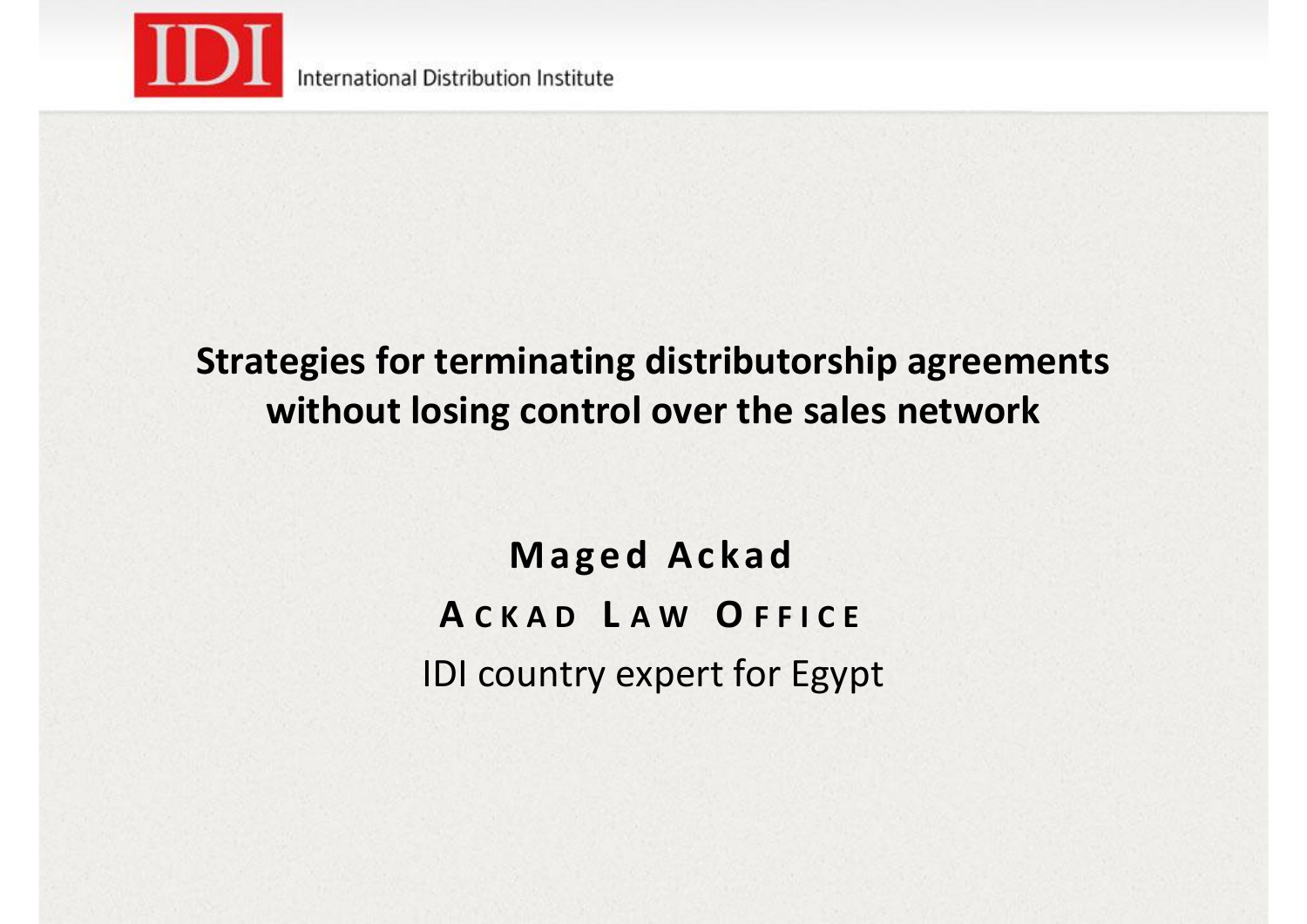

# **An overview regarding three type of agreements concluded in Egypt**

Concession Prestigious Cars **Distribution** 

Mobiles & Tablets Mobile & Data Network Provider Franchise

The three suppliers are multinational companies



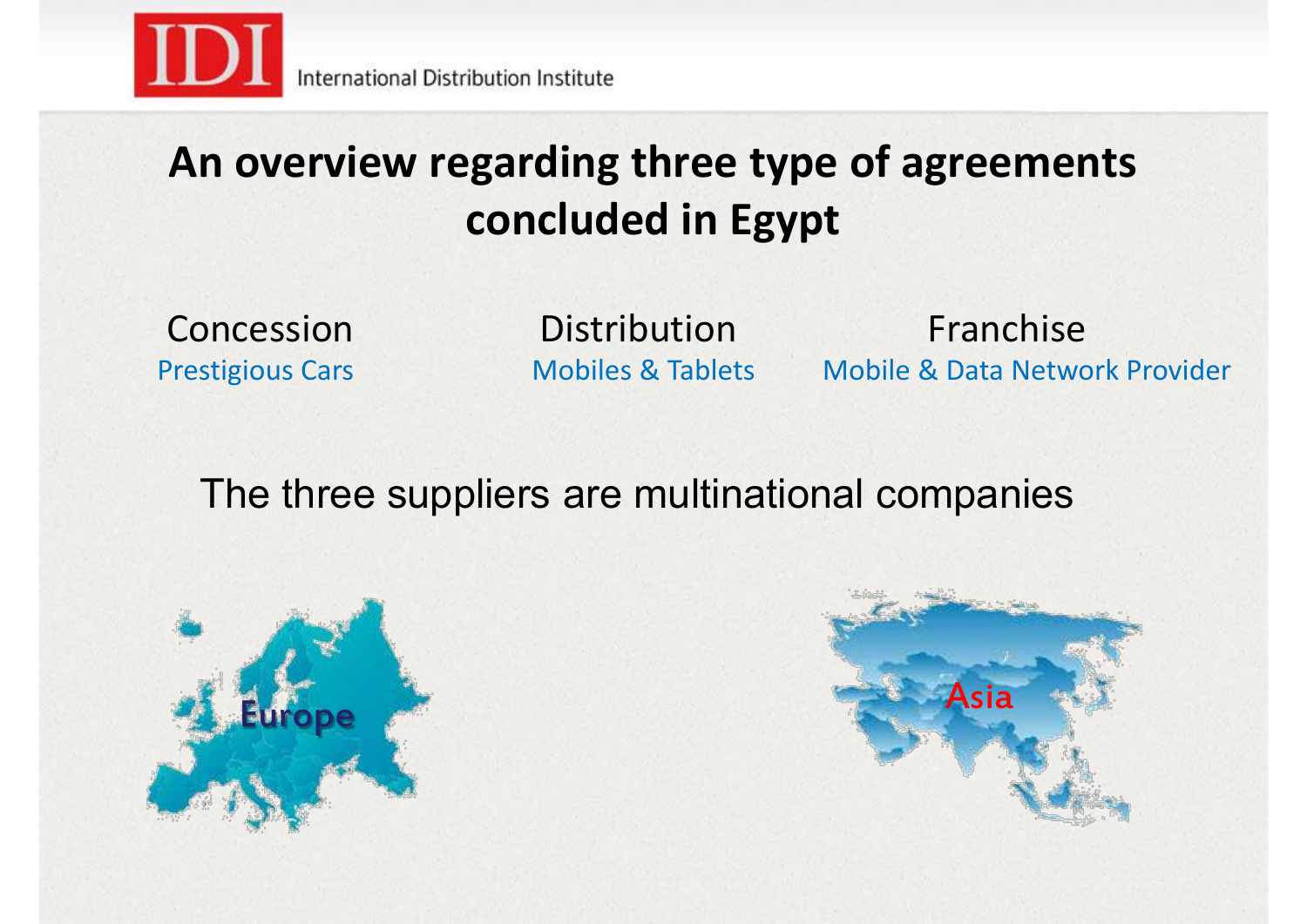



# During the **Contract**

# After the **Contract**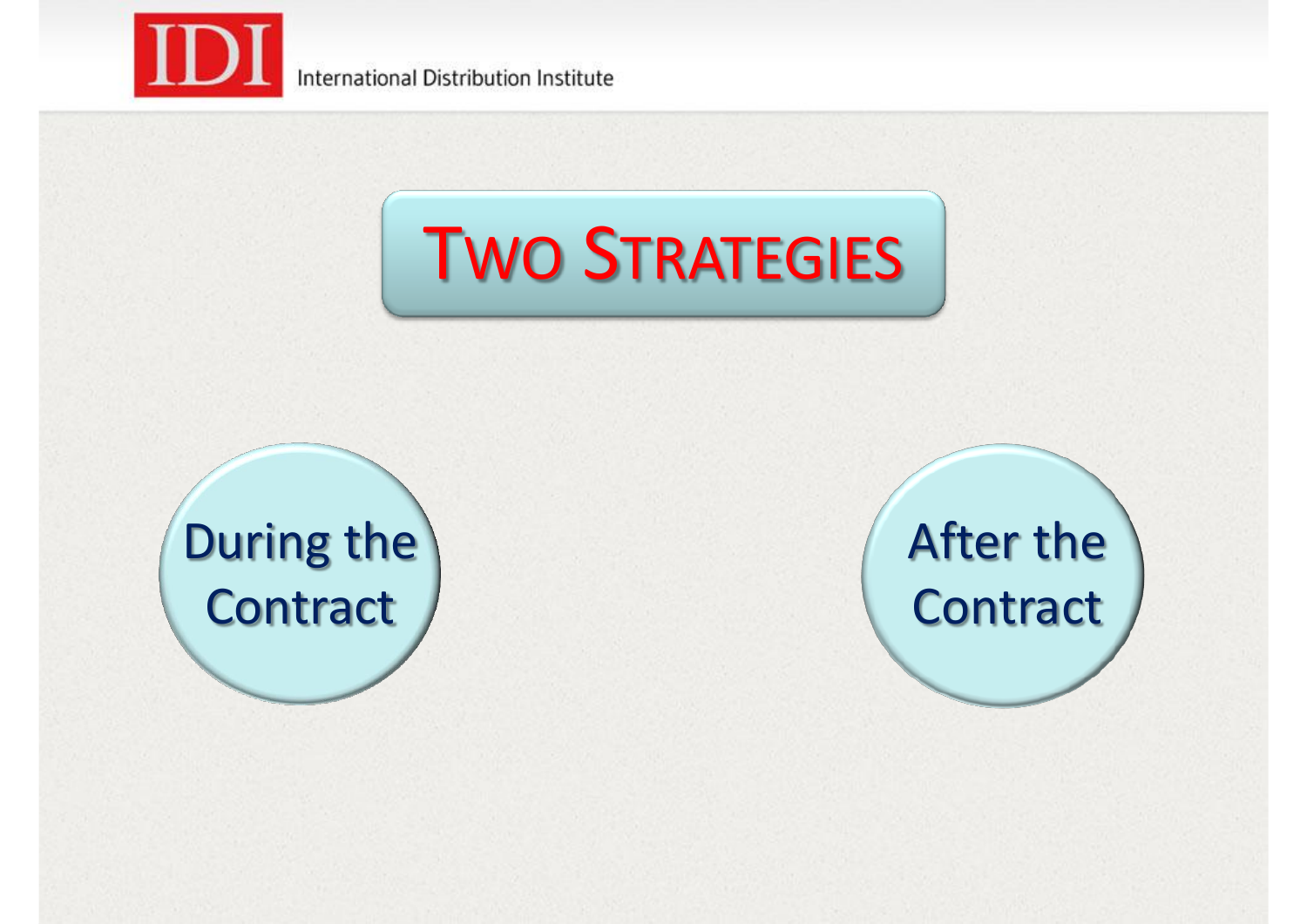

# DURING CONTRACT OBLIGATIONS

# **Non-Exclusivity**

**The Distributor undertakes not register himself in any official registry or with any official agency and/or authority and/or institution, which may, in any way whatsoever, limit and/or restrict the Company from appointing any other Distributor for the Products in the Territory. The company, reserves the right to sell Products in the Territory by direct sale to Dealers and Retail Customers.**

## **Sales and marketing reports**

**The Distributor shall provide the Company with sales reports by the first day of each calendar month, as well as marketing reports on a periodic basis containing such information about actual and potential End Users, the market for Products, and …**

## **End User records**

**The Distributor shall promptly report to the Company all known or suspected Product defects or safety problems and maintain and periodically provide to the Company an accurate and complete list of End Users by name and address, … The obligation to maintain and make such information available to the Company shall survive expiry or termination of this Agreement.**

#### **Defective product replacement**

**To request defective product's replacement, the Distributor must submit the following information: 1. Dealer Name, 2. End User Name, 3. End User Phone Number and address, …**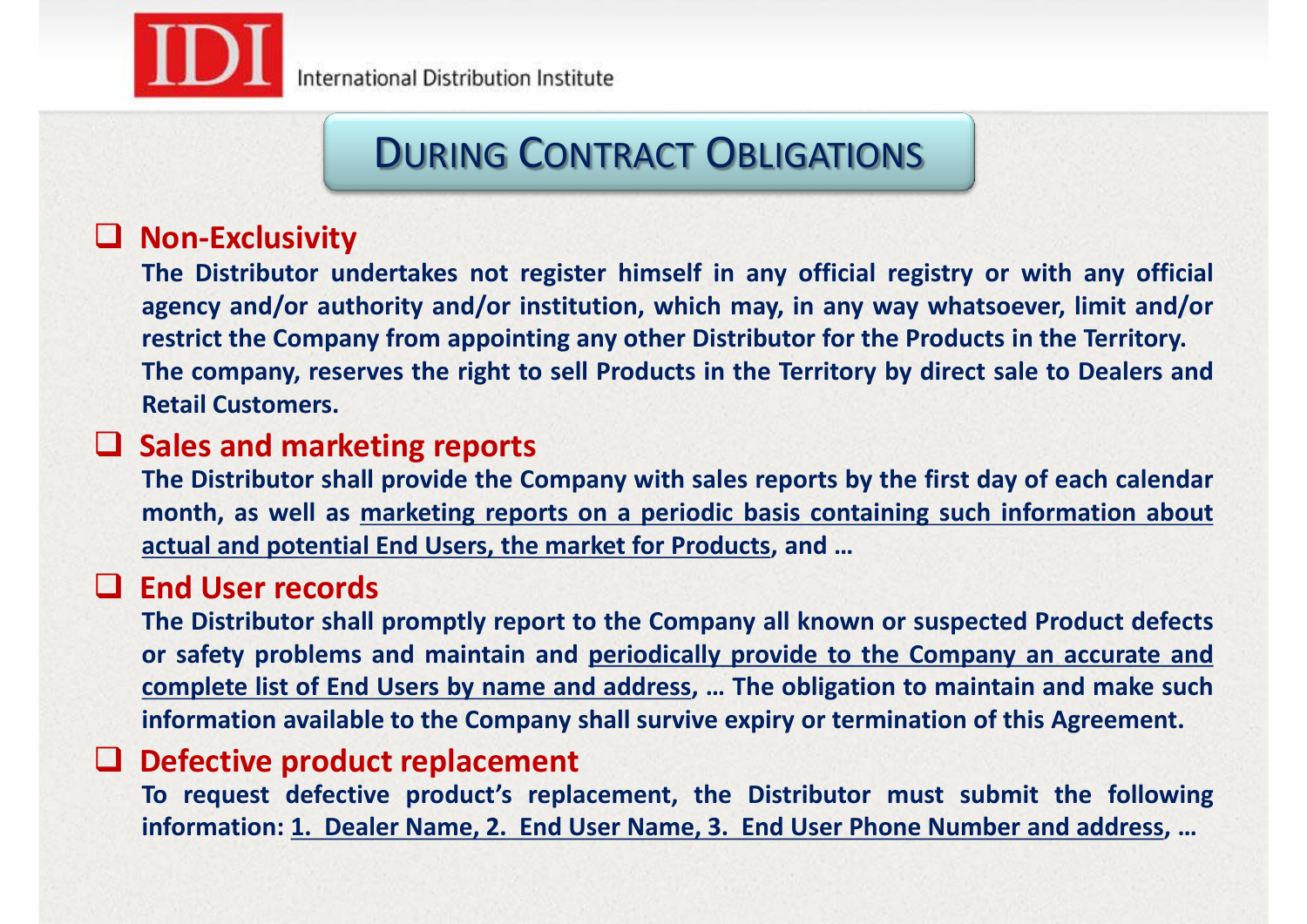

International Distribution Institute

## **Ownership and use of Marks**

**The Distributor agrees that ownership and all right, title and interest in and to the Marks are and shall remain vested solely in the Company. The Distributor may use the Marks to the extent and only to such extent necessary to perform the Distributor's duties hereunder. The Distributor shall not use, directly or indirectly, in whole or in part, the Marks in connection with any product other than the Products. The Distributor will be required to indicate explicitly the Company's ownership of the Marks.**

## **Retail Customers data**

The Distributor will maintain for a period of not less than XXX years from the date of each sale **of a Product, and shall produce to the Company, the names of the Retail Customers to whom the Product was sold, the delivery address and the date of sale within XX months of the date of sale to the Retail Customer. Distributor acknowledges that Customers data is of core and considerable value for the Company and acknowledges that in the event where it uses or disposes of such customers data in manner that is not stated under this Agreement or in an abusive or negligent manner or otherwise makes available such data to any third party in any mean or manner, Distributor declares that this would cause irreparable material and moral harm, losses and damages to the Company …**

#### **Audit and control measures**

**The Company, shall have the right to audit the Distributor's books, records, stocks, invoices, management accounts … to verify compliance with any of the provisions of this Agreement. The Company, shall further have the right to enter the Importer's premises, within normal business hours, to audit the Importer's facilities, Products, plant, equipment, tools, stock and all records and accounts relating to the Distributor or its Dealers.**